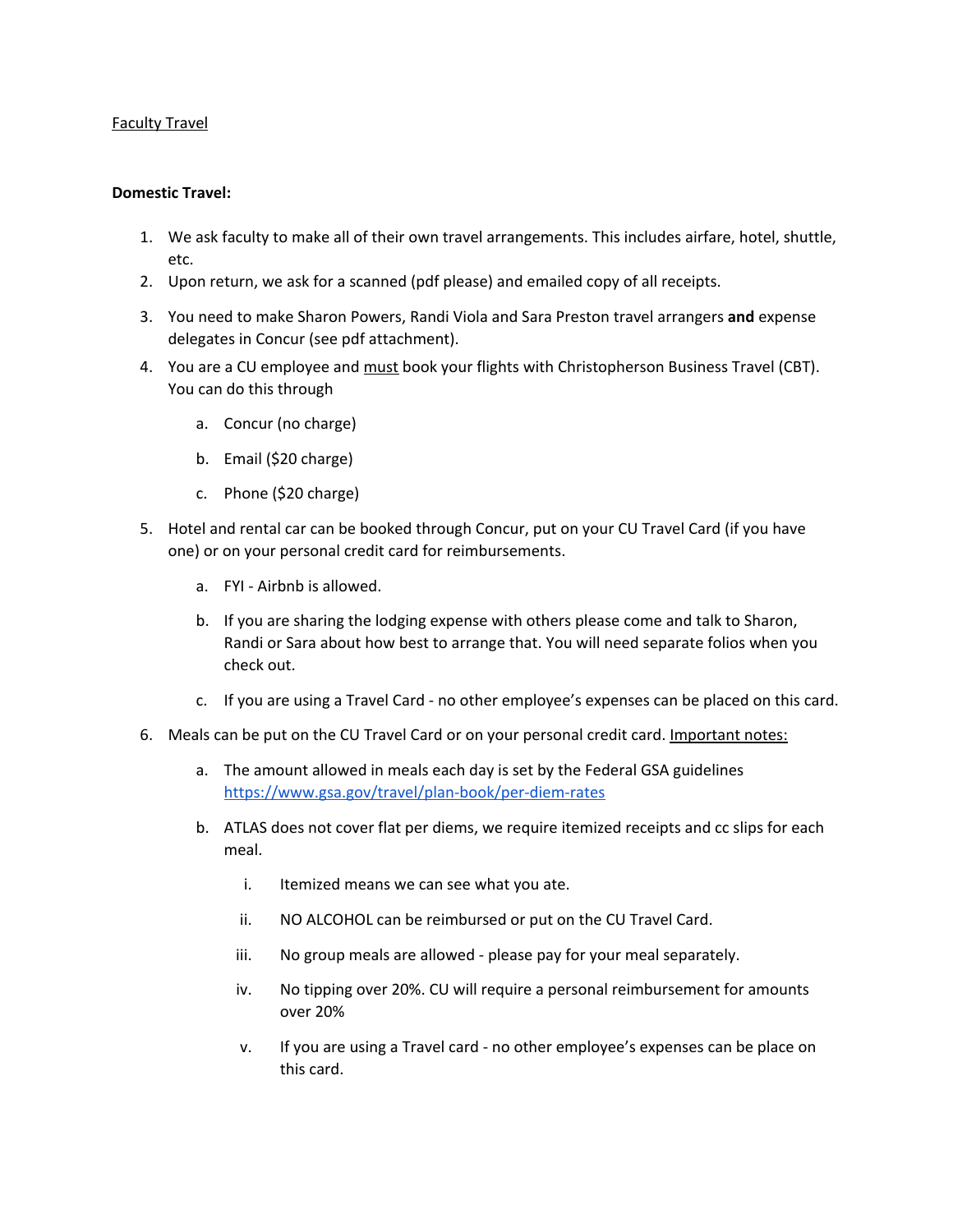- vi. Please know that the GSA Per Diem is broken down per meal. If you are at a conference and breakfast and lunch are provided you are only allowed the dinner per diem amount for that day. In other words, you cannot save your entire day's worth of per diem for one very expensive meal.
- 7. Upon return please email your receipts to Sharon Powers. She will create a Concur report for you to submit once complete.
	- a. Please provide a business purpose if the expense is something other than meal, transportation, or lodging.
	- b. We need a receipt for EVERY expense.
	- c. A list of allowable expenses can be found here:

## <https://www.cu.edu/psc-procedural-statement-travel>

## **International Travel**

- 1. You need to make Sharon Powers, Randi Viola and Sara Preston travel arrangers and expense delegates in Concur (separate hand out).
- 2. Prior to booking your travel you must submit a 'Request' in Concur for international travel.
	- a. Estimated trip total should include hotel, air, car, and meals
	- b. The segments tab needs to be completed with any layover cities.
- 3. You are a CU employee and must book your flights with CBT. International flights cannot be booked through Concur. You must use either:
	- d. Email
	- e. Phone
- 4. Please first secure a fare quote from CBT for the flight. **Then** search the internet for a similar flight. If you have a quote from CBT, but the internet is cheaper FOR SIMILAR FLIGHTS WITHIN 1 HOUR PLUS OR MINUS, and you are OK with being OUT OF POCKET until you return from your trip - you can book the cheaper flight on your personal credit card. You can NEVER use your CU Travel Card to cover flights. You will need to send Sharon your fare quote, along with the internet flight itinerary showing form of payment.
	- a. If your trip is Grant funded you must fly with adhere to the Fly America Act for your carrier:
		- i. [https://www.gsa.gov/policy-regulations/policy/travel-management-policy/fly-a](https://www.gsa.gov/policy-regulations/policy/travel-management-policy/fly-america-act) [merica-act](https://www.gsa.gov/policy-regulations/policy/travel-management-policy/fly-america-act)
- 5. Hotel and rental car can be booked through Concur, put on your CU Travel Card (if you have one) or on your personal credit card for reimbursements.
	- a. FYI Airbnb is allowed.